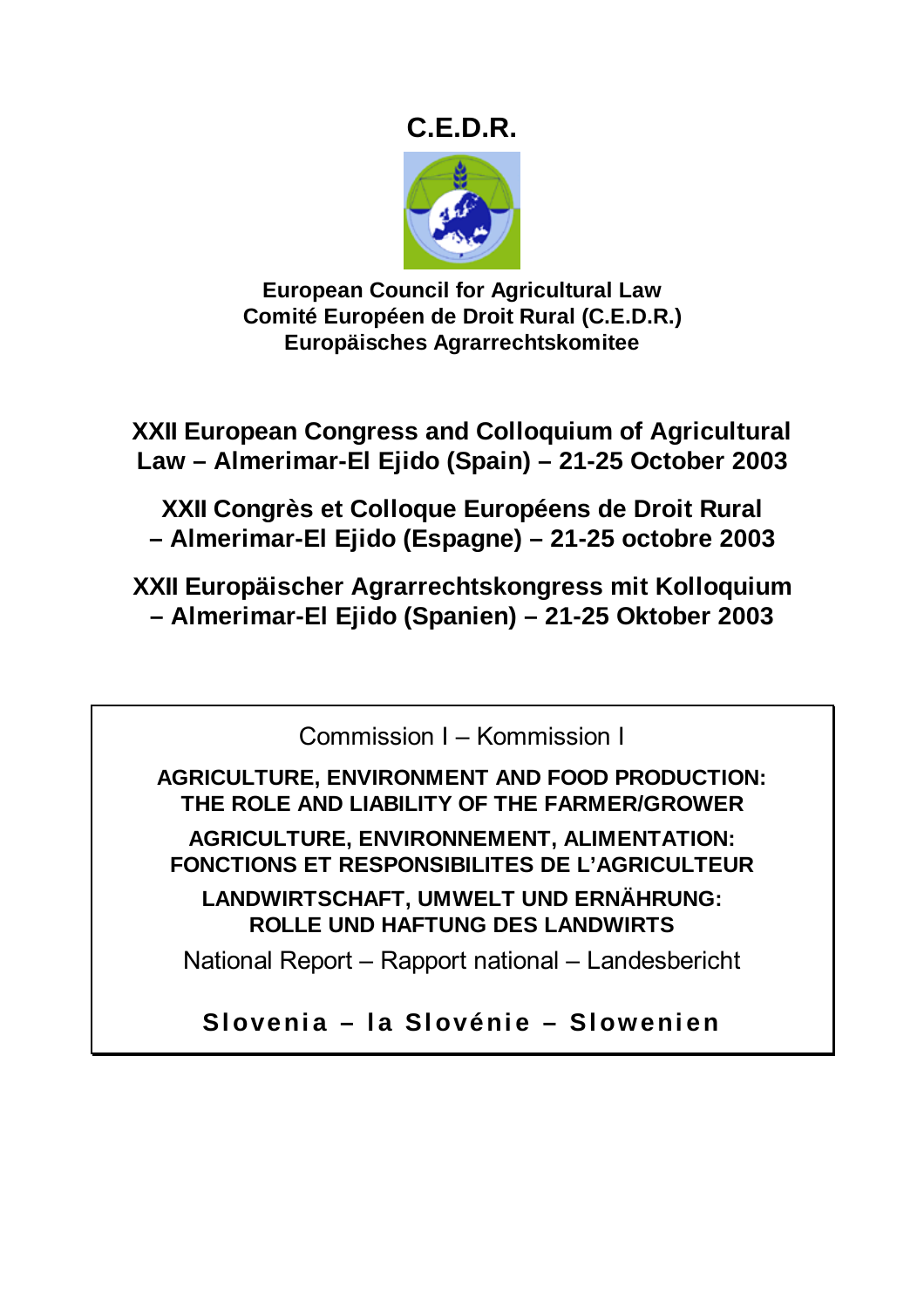# **Agriculture, Environment and Food Production – The Role and Liability of the Farmer/Grower**

**Franci Avsec, Ljubljana, Slovenia** 

.

## **1. General questions and questions regarding Community law**

## **1.1) Are there specific norms in your country dealing with civil liability of farmers?**

In Slovenia, the civil liability of farmers is regulated in general obligational law and some specific agricultural regulations which do not repeal the general principles and provisions, but supplement them.

The general damages law in Slovenia is characterised by the principle that a person who causes a damage is liable to repair it unless the causer proves that the damage occured without his/her fault. The injured person is, in order to be entitled to restitution, required only to prove (1) the damage, (2) the law-infringing act or omission of the causer and (3) the causal relationship between the unlawful conduct and the damage. This principle is laid down in the Obligation Code from 2001 (OC).<sup>1</sup>

In general obligational law, the strict liability is foreseen for the damage caused by dangerous activities or by dangerous things, as well as in other cases, specified by the Act (Art. 131(2) of OC). The damage which occurs in connection with a dangerous thing or dangerous activity, is presumed to be caused by such a thing or such an activity (Art. 149 of OC). In this case of strict liability, the person liable is holder of a dangerous thing or operator dealing with a dangerous activity (Art. 150 of OC).

Among special cases of civil liability, the OC regulates the liability for dangerous and domestic animals. The person responsible for a damage caused by a dangerous animal, is its holder. If the damage is caused by a domestic animal, the liability rests on its holder, unless the holder can prove to have provided for necessary custody and control (Art. 158 of OC).

The Nature Conservation Act from 1999<sup>2</sup> regulates a strict liability for damage caused by a bred animal. A bred animal is an animal which is an offspring of parents bred in captivity. The owner is liable for damage caused by bred animals, regardless of his/her guilt (Art. 22(4)).

The OC proclaims the principle »*Neminem laedere*« 3 and the principle of due care among its fundamental provisions. The due care is assessed according to the diligence of a good manager. In fulfilling the obligations arising from the professional activity, the participants in obligational relations must act with care corresponding to the rules of profession and common practice (Art. 6).

The standards of good manager are getting stricter due to the recent regulations which require minimum qualifications for certain activities belonging to agriculture. For instance, the Phytopharmacetical Agents Act from 2001<sup>4</sup> allows individuals, who deal with agricultural

 $\overline{a}$ 

<sup>1</sup> Obligacijski zakonik, Ur. l. RS (Official Gazzette of the Republic of Slovenia), No. 83/2001, Art. 131(1).

<sup>2</sup> Zakon o ohranjanju narave (ZON), Ur. l. RS, No. 56/1999.

<sup>3</sup> Cf. Art. 10 of OC: »Everyone has to refrain from any act which might cause damage to others.«

<sup>4</sup> Zakon o fitofarmacevtskih sredstvih (ZFfS), Ur. l. RS, št. 11-663/2001.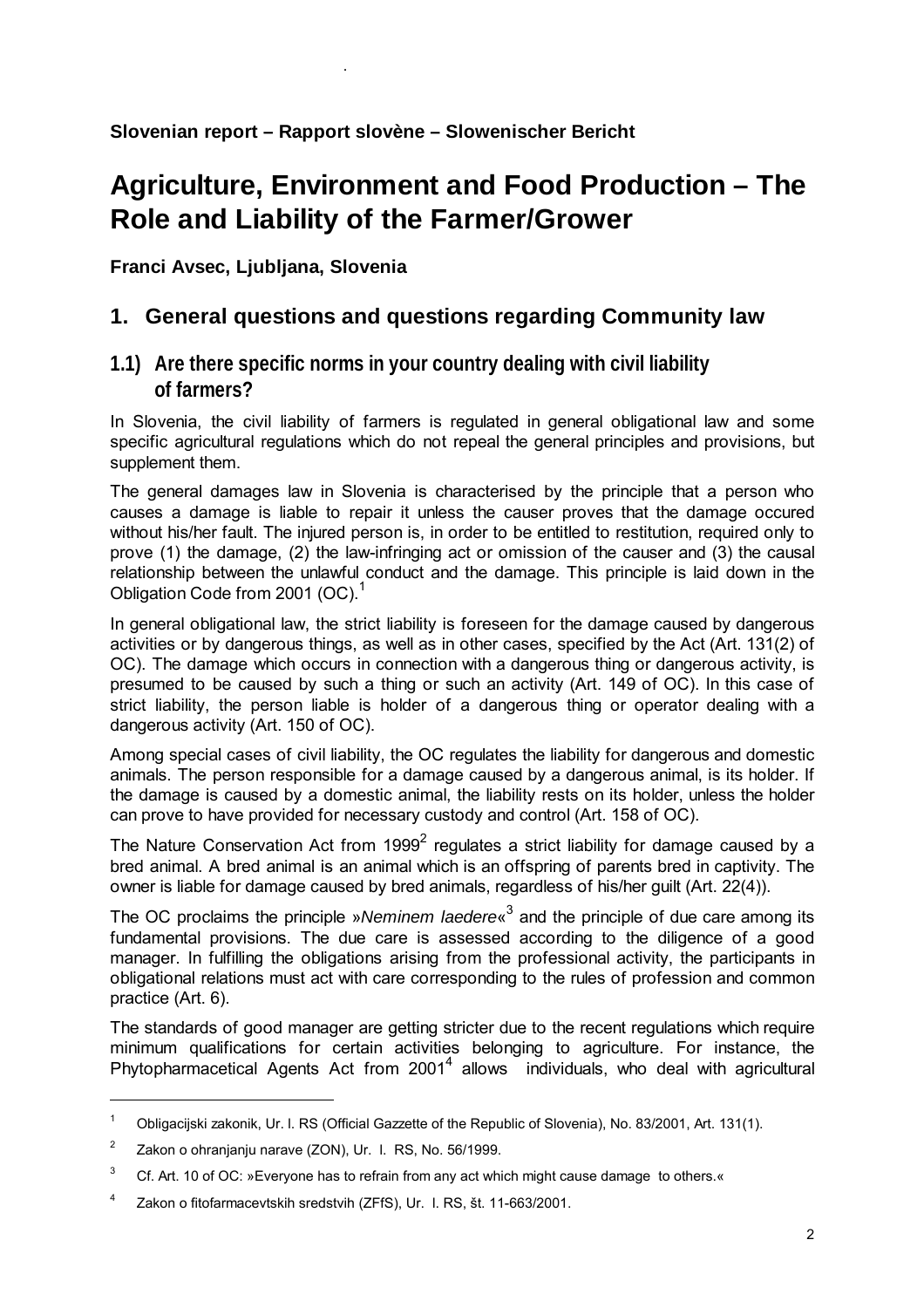activity and produce agricultural products for the market, to use phytopharmaceutical agents only if they comply with the requirements regarding the adequate education or training (Art. 9). According to Art. 7 of the Veterinary Act from 2001<sup>5</sup>, all persons who, while pursuing a registered activity, come into direct contact with animals, must have basic knowledge about animal diseases.

The principle proclaimed in the Agricultural Land Act from 1996<sup>6</sup>, that a person who causes damage to the farmland is liable to the owner, tenant or other user of the land, in accordance with regulations (Art. 5(2)), can not be seen as a specific provision, but rather as an emanation of the general principle »*Neminem laedere*«. Its referring to the regulations is important because the steadily increasing body of the agricultural law is expressly included into the legal base for assessment of due care by this provision.

A more specific provision can be found in the Forest Act from 1993<sup>7</sup>. This Act prescribes that the owner must refforest the area devastated or clear cut in contradiction with regulations. On the other hand, the causer of a fire is liable to the forest owner for the damage incurred and the lost income, ad to the Republic of Slovenia for the refforestation (Art. 23).

## **1.2) Does the implementation of Council Directive concerning the liability for defective products concern agricultural products?**

As early as in 1978, the former Yugoslav Act on Obligational Relationships<sup>8</sup> introduced the so called strict liability of producers for damage caused by their defective products. According to the provision of this Act, which was overtaken also by the present Obligational Code, a producer who puts a product into circulation and this products represents, due to a defect, risk for persons or property, is liable for the damage, which occurs due to the defect. The producer is liable also for dangerous characteric of the product, if he/she has not undertaken all measures required in order to prevent the damage foreseeable by warning, safe package or in any other convenient manner (Art. 179 of the Act on Obligational Relationships, and now, Art. 155 of OC).

In 1998, Slovenia adopted the Consumer Protection Act $<sup>9</sup>$  which contains detailed provisions</sup> about producer's liability. The basic principle is that producer is liable for the damage caused by a defect in his/her product. All movables are considered to be a product according to the Act. There are no exemption for the agricultural products. Agricultural producers are liable under the same conditions as other producers.

## **1.3) When implementing Directive 91/676/EEC of 12 December 1991 concerning the protection of Waters against Pollutions caused by Nitrates from Agricultural Sources, are farmers included as subjects of civil liability for environmental damages?**

The Decree on the input of dangerous substances and plant nutritients into the soil, issued in 1996 and amended in  $2001^{10}$  designates the entire area of Slovenia as a vulnerable zone where the livestock manure applied to the land each year, including by the animals themselves, shall not contain more than 170 kg N (nitrogen). The decree contains detailed provisions about

.

<sup>5</sup> Zakon o veterinarstvu, Ur. l. RS, No. 33/2001.

<sup>6</sup> Zakon o kmetijskih zemljiščih, Ur. l. RS, 59/1996, 68/2000, 27/2002, 36/2003.

<sup>7</sup> Zakon o gozdovih, Ur. l. RS, št. 30/1993, 67/2002.

<sup>8</sup> Zakon o obligacijskih razmerjih, Ur. l. SFRJ, No. 29/1978, 39/1985 in 57/1989.

<sup>9</sup> Zakon o varstvu potrošnikov (ZVPot), Ur. l. RS, No. 20/1998, 110/2002.

<sup>10</sup> Uredba o vnosu nevarnih snovi in rastlinskih hranil v tla, Ur. l. RS, No. 68/1996, 35/2001.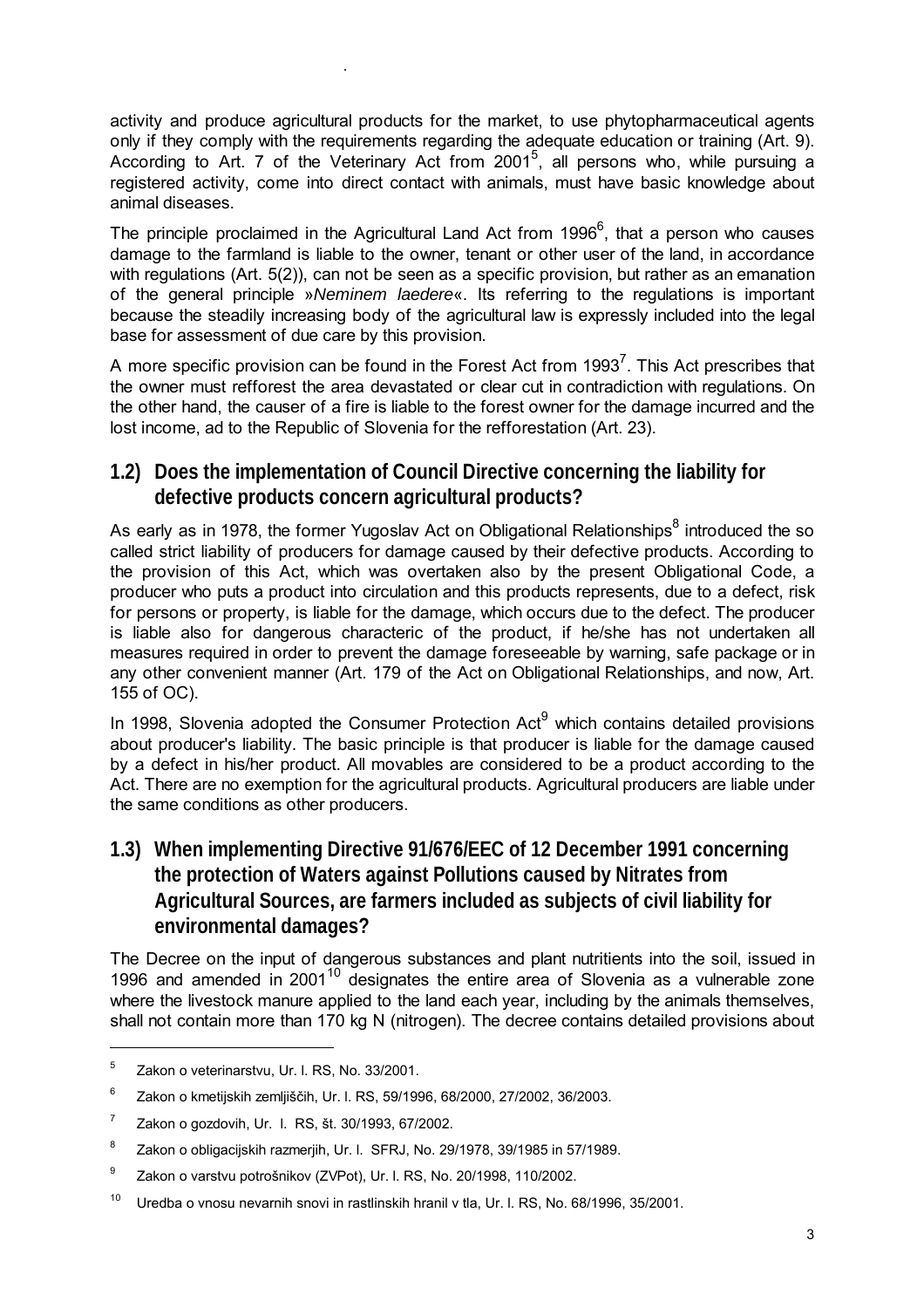quantities and other conditions relating to the time and type of the agricultural land under which the application of fertilizers is allowed.

### **1.4) Does a code of good agricultural practice exist in your country? Does it include any regulations of civil liability for environmental damages?**

.

In 2000, the Ministry of Agriculture, Forestry and Food issued the Code of good agricultural practice relating to plant protection.<sup>11</sup> The publication is not a regulation but contains a collection of science-based instructions and advises which may provide the legal basis for assessment of due care in obligational law, dealing with damage caused by agricultural activities. In the same year, the Ministry for Eviroment, Planning and Energy issued Rules concerning good agricultural practice in manuring.12 Also these rules do not refer to liability directly, but provide professional standards which must be applied by a reasonable and careful operator in agriculture and have to be, therefore, taken into account when assessing civil liability of agricultural producers.

## **1.5) Is there any regulation concerning the diffuse contamination in your country?**

In the National Environmental Action Programme<sup>13</sup>, the intensive agriculture is considered to be among the most important diffused sources of water pollution. Besides the already mentioned designation of the entire territory of the State as a vulnerable zone, the Water Act from  $2002^{14}$  provides for water protected areas.

Art. 74 of the Water Act authorizes the Government to establish the water protected areas in order to protect the water bodies designated for the abstraction of drinking water. The water protected areas, the measures, prohibitions and restrictions applied in this areas are defined by the Government. Art. 76 of the Water Act provides for prohibitions and restrictions of activities in the water protected area if activities might threaten the quantity and quality characteristics of the water sources.

## **2. Specific subjects of civil agricultural liability**

**2.1) When using phytosanitary products and pesticides, are there specific limits as to the use in respect to the quantity and in respect to the locations where they can be used?** 

According to the Art. 31 of the Forest Act, the use of chemical agents in forests is, in principle, prohibited. Exceptionally, the tested chemical agents can be used under the condition that their use does not threaten the biological balance, if their use is necessary for the protection of forest seedlings from game browsing and for supressing of excessive populations of insects which number can not be reduced in any other way. The permission for the use of tested chemical agents is issued by Forest Service by an administrative order.

<sup>11</sup> Dobra kmetijska praksa varstva rastlin, Ljubljana: Ministrstvo za kmetijstvo, gozdarstvo in prehrano, 2000, 28 p.

<sup>12</sup> Navodilo za izvajanje dobre kmetijske prakse pri gnojenju, Ur. l. RS, št. 34/2000.

<sup>13</sup> Nacionalni program varstva okolja (NPVO), Ur. l. RS, št. 83-3953/1999.

<sup>14</sup> Zakon o vodah (ZV-1), Ur. l. RS, No. 67/2002.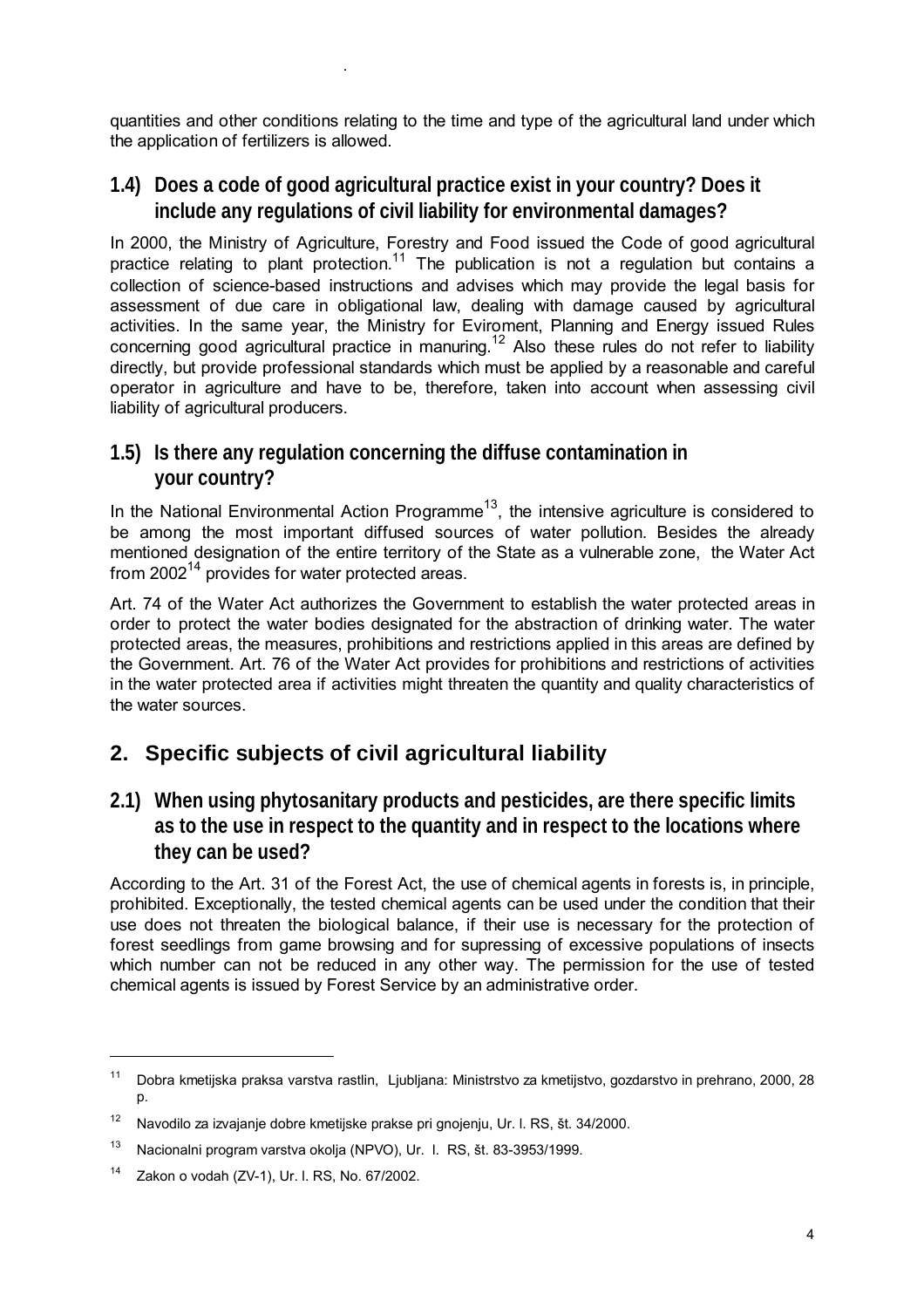The Rules on the responsibilities of users of plant protection products from 2003<sup>15</sup> provide several restrictions regarding the use of phytopharmaceutical agents in the neighbourhood of other plots, waters, roads, dwelling houses, schools, hospitals and similar buildings. The rules also provide restrictions necessary to protect the bees from the harmful effect of systemic or contact phytopharmaceutical agents. According to the rules, the plant protection products must be used according to the instructions for the use and warnings on the label as well as in accordance with the principles of good agricultural practice, integrated plant protection and other procedures, including safety at work, which ensure the minimal possible use of plant protection product so that the use does not cause an unallowed pollution of the environment.

.

The Water Act from 2002 prohibits the manuring and the use of phytopharmaceutical products in a certain width from the water banks, measured on the ground plan. This width amounts to 15 meters for the first class waters and 5 meters for the second class waters (Art. 65).

### **2.2) Are there any vulnerable zones of protection included in those zones in regard to which the use of chemical products is prohibited or restricted?**

According to the Decree on the designation of the status of endangerement due to phytopharmaceuticals to areas of aquifers and their drainage basins and on the integrated rehabilitation measures, issued in  $2002^{16}$ , the Government each year defines endangered areas and the active substances due to which an area is considered to be endagered. In an endangered area, the use of phytopharmaceutical agents containing the active substances (1) due to which the area is endangered or (2) which are found, due to exceeding of their limit values, to considerably contribute to the extra strain of underground water, is prohibited. The competent authorities control the observance of the decree by direct inspections and by measurement of active substances in samples taken from the soil. In addition, the quality of underground waters is subject to monitoring.

### **2.3) In the case of miscompliance with the before mentioned limitations, is there a civil liability of the farmer or it is considered as a simple administrative infringement?**

Since the observance or nonobservance of the prescribed limitations is checked on indvidual plots, liability for damage could be individualized and therefore enforced. However, due to the recent intrduction of these norms, very fragmented agricultural structure and great number of persons who may be liable for the damage, the cases where the civil liability of farmers would be enforced are not known so far.

**2.4) Is it planned to provide for licences or administrative authorisations for the realisation of certain activities of farmers which may affect environment? If yes: Is the action of the farmer causing environmental damages, even when acting within the limits of the licence, subject to civil liability of the farmer or it is covered by the licence?** 

According to the Environmental Protection Act from  $1993^{17}$ , when the law prescribes a preliminary licence for an activity, the competent authority prescribes obligatory assessment of environmental impacts and specifies the scope of the environmental impact report. If such

 $\overline{a}$ 

<sup>15</sup> Pravilnik o dolžnostih uporabnikov fitofarmacevtskih sredstev, Ur l. RS, No. 62/2003.

<sup>&</sup>lt;sup>16</sup> Uredba o določanju statusa zaradi fitofarmacevtskih sredstev ogroženega območja vodonosnikov in njihovih hidrografskih zaledij in o ukrepih celovite sanacije, Ur. l. RS, No. 97/2002.

<sup>17</sup> Zakon o varstvu okolja, Ur. l. RS, No. 32/1993, 1/1996.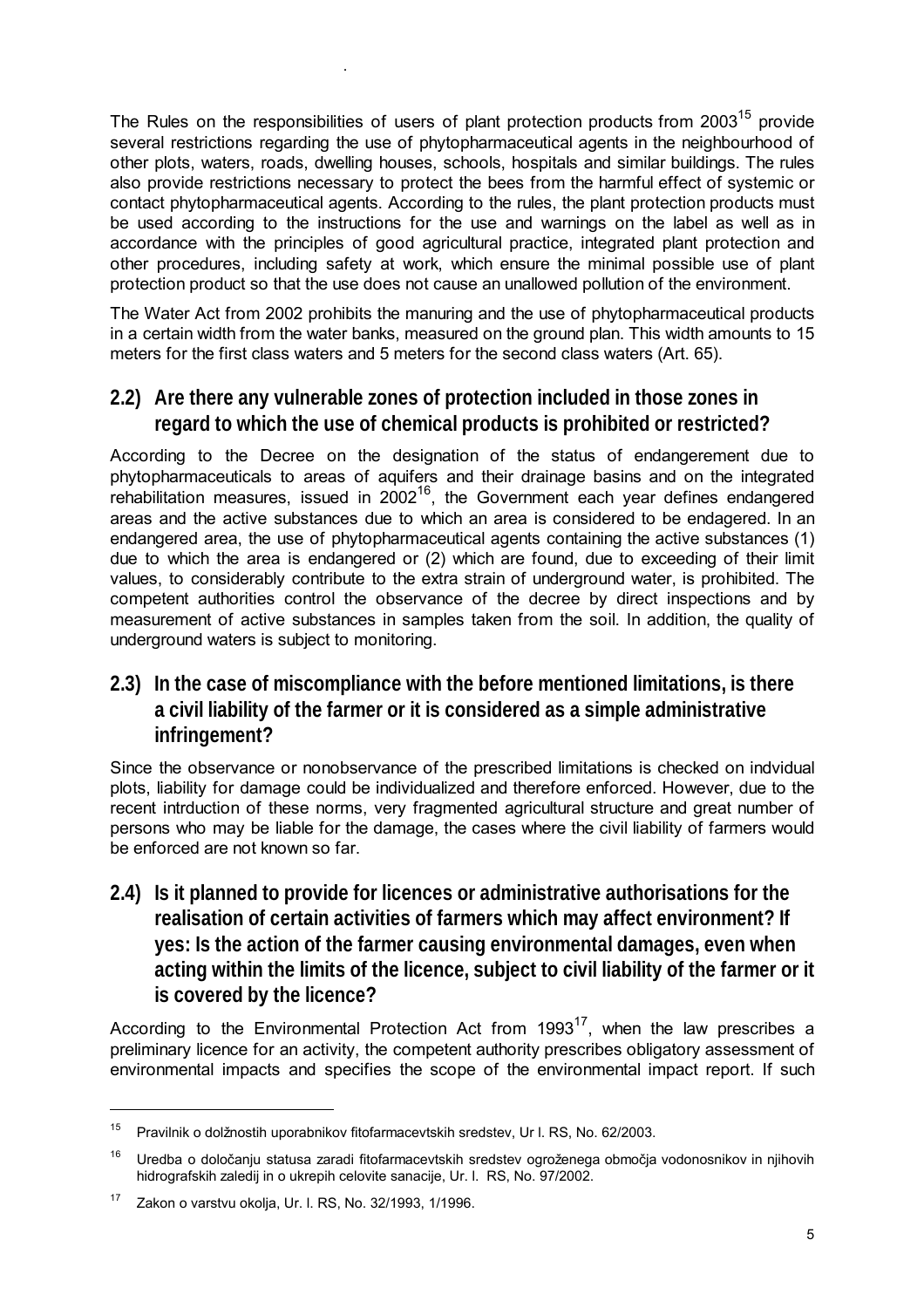procedure is not prescribed, the operator of the intended activity may ask the competent Ministry to specify the environmental impact report (Art. 58).

According to the Nature Conservation Act, activities affecting nature which may threaten biodiversity, a valuable natural feature or protected area and for which a permit is not required under the regulations on spatial planning and other regulations, shall be carried out on the basis of a *permit for an activity affecting nature*. Activities affecting nature are defined as activities which concern:

- 1. the carrying-out of activities affecting nature at the site of a valuable natural feature, in protected areas, ecologically important areas and special protection areas,
- 2. the protection of plant or animal species,
- 3. the protection of genetic material,

.

- 4. the protection of valuable natural features,
- what means that also agriculture is encompassed.

In the procedure for the issuance of the permit for an activity affecting nature and the permit for an activity affecting the physical space which might threaten biodiversity, a valuable natural feature or protected area, a natural or legal person shall obtain *a nature protection consent*.

A nature protection consent is issued by the organisation responsible for nature conservation on the basis of a public authority when it establishes that the intended activity is planned in accordance with the orientations, bases and conditions, prescribed pursuant to the Act.

The nature protection consent may lay down the conditions which have to be fulfilled upon the intended activity. The nature protection consent is granted by the verification of the permit or by a special document. When an environmental impact assessment is prescribed for activities, the compliance and suitability with the Nature Conservation Act and corresponding regulations are assessed within the framework of environmental impact assessment and the nature protection consent is substituted by an environmental protection consent.

The decision by which the activity affecting nature is permitted, lays down that the person responsible for the activity is obliged to pay caution money in the amount not higher than the foreseen costs of the elimination of effects of the activity affecting nature. The decision is no longer be valid if the caution money is not paid within the period referred to in the decision (Art. 106 of the Nature Conservation Act).

#### **2.5) Are there any specific norms of civil liability concerning agricultural activities causing environmental damages within protected areas?**

The general protection regime, imposed by the Nature Conservation Act for all areas, protected or not, starts from the provision that it is prohibited to destroy or damage habitats of plant or animal species populations intentionally, without a justifiable cause. The cause is justifiable »when the action has a beneficial result and is socially acceptable«. Since this standard is rather flexible, there is a special provision for agriculture and other primary activities. The Act permits hunting and fishing of game species in accordance with the regulations governing hunting and fishing; performing of agricultural and forestry activities in accordance with the regulations governing agriculture and forestry and taking from the wild plants or animals for the purposes permitted by the law (Art. 14).

In a protected area, designated by the Act, it is prohibited to carry out activities affecting nature in a manner that might worsen the state of a valuable natural feature or change, damage or destroy it and to change the conditions or status so that the valuable natural feature is changed, damaged or destroyed or that its aesthetic value is reduced (Art. 64(2)).

A special obligation is prescribed in cases when the activity affecting nature results in the degradation of nature. In such a case, the person responsible for the activity must immediately